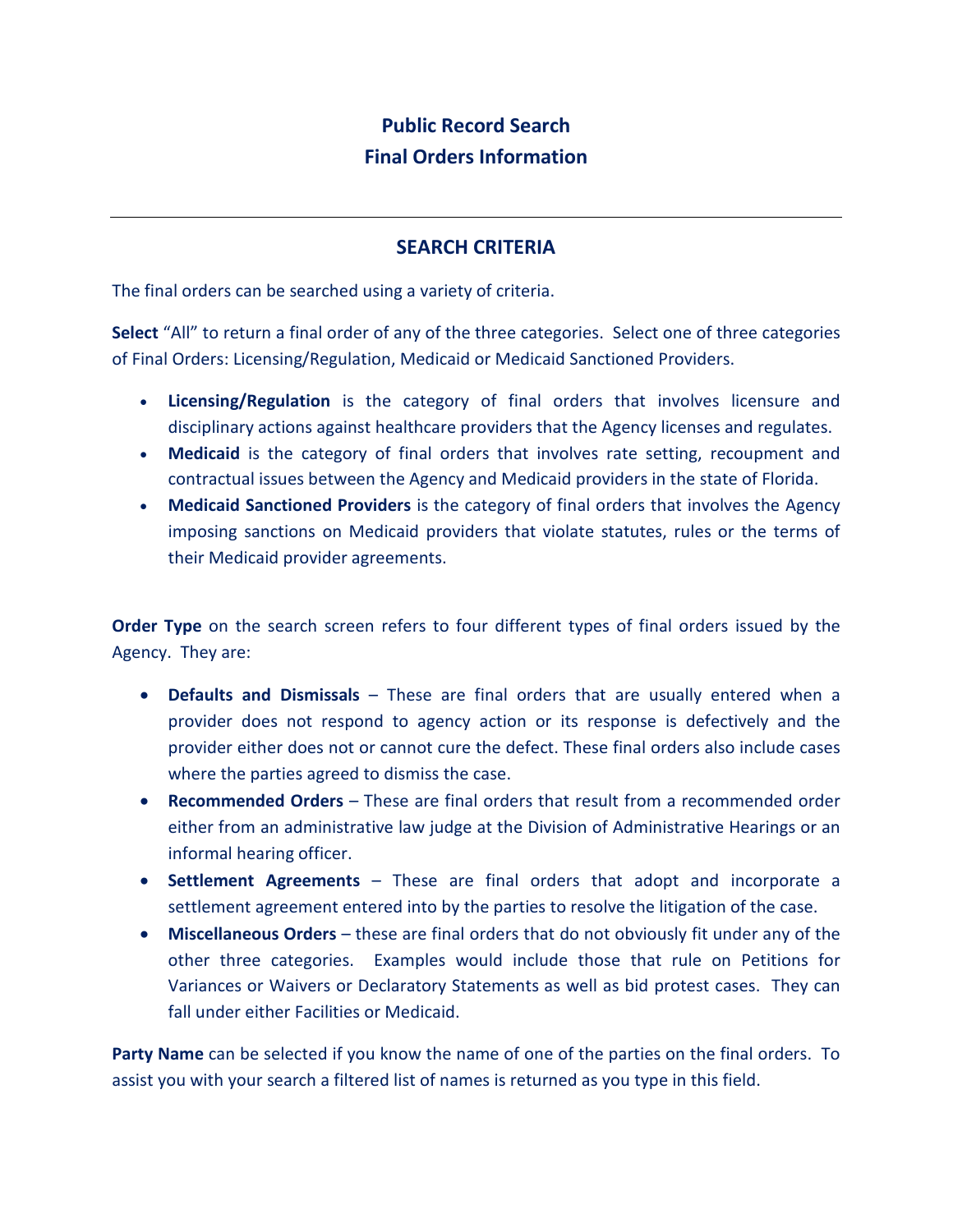**Date Rendered** allows you to narrow the results based on a date range.

**Case Number** can be entered if you know the case number. For example, the format for Medicaid Program Integrity cases is "CI ##-####-###".

**Formal/Informal Case Number** can be entered if you have this information.

## **DOWNLOAD SANCTION DATA**

When you select **Medicaid Sanctioned Providers** and click the "Continue" button, a list of results will be returned. Click the text "Show Sanction Data(…)".

Click on the blue disk icon to see download options. You can download the sanction data in three different formats: Microsoft Excel, PDF, and Microsoft Word. Follow the provided instructions to complete the download.

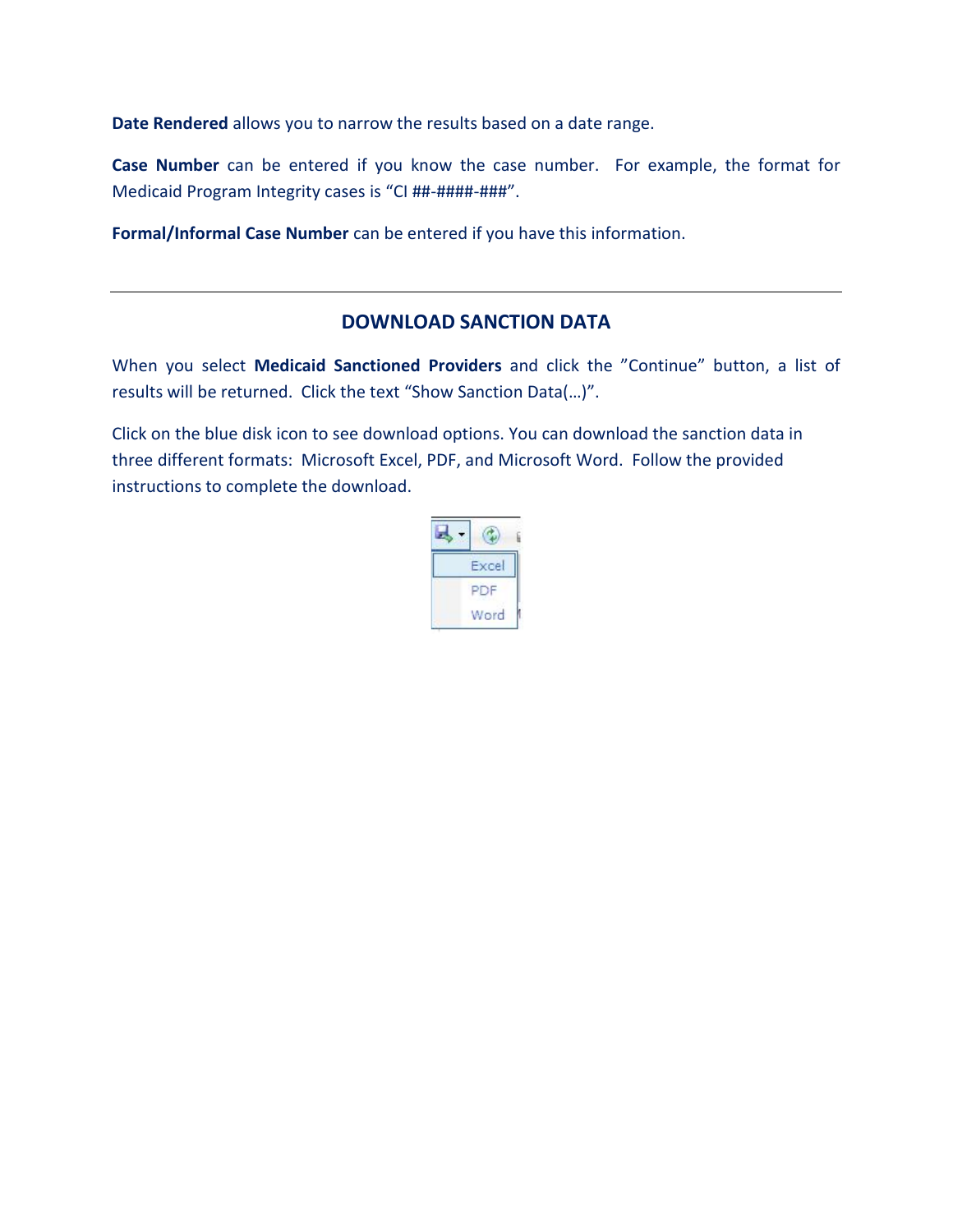| <b>Violation</b><br>Code | <b>Violation Code Description</b>                               |
|--------------------------|-----------------------------------------------------------------|
| 7(A)                     | LICENSE NOT RENEWED, REVOKED OR TERMINATED                      |
| 7(B)                     | <b>FAILURE TO MAKE AVAILABLE RECORDS</b>                        |
| 7(C)                     | <b>FAILURE TO FURNISH RECORDS</b>                               |
| 7(D)                     | <b>FAILURE TO MAINTAIN MEDICAID RECORDS</b>                     |
| 7(E)                     | <b>FAILURE TO COMPLY WITH MEDICAID LAWS</b>                     |
| 7(F)                     | FURNISHING INAPPROPRIATE OR UNNECESSARY GOODS                   |
| 7(G)                     | <b>FAILURE TO PROVIDE MEDICALLY NECESSARY GOODS OR SERVICES</b> |
| 7(H)                     | SUBMITTING FALSE MEDICAID CLAIMS                                |
| 7(1)                     | SUBMITTING FALSE OR INCORRECT DOCUMENTS                         |
| 7(J)                     | <b>IMPROPER PATIENT BILLING OR COLLECTION</b>                   |
| 7(K)                     | <b>UNALLOWABLE COSTS</b>                                        |
| 7(L)                     | <b>CHARGED WITH FRAUDULENT PRACTICES</b>                        |
| 7(M)                     | PATIENT NEGLECT RESULTING IN INJURY OR DEATH                    |
| 7(N)                     | <b>FAILURE TO HAVE SUFFICIENT GOODS OR TIME</b>                 |
| 7(0)                     | FAILURE TO COMPLY WITH REPORTING REQUIREMENTS                   |
| 7(P)                     | PATIENT ABUSE OR NEGLECT                                        |
| 7(Q)                     | <b>FAILURE TO COMPLY WITH REPAYMENT SCHEDULE</b>                |
| 7(R)                     | CONVICTED OF A CRIMINAL OFFENSE RELATED TO THE PRACTICE         |
| 7(S)                     | NON-PAYMENT OR PARTIAL PAYMENT OF MONIES OWED                   |
| 8(A)                     | CONVICTED OF A CRIMINAL OFFENSE RELATED TO THE PRACTICE         |
| 8(B)                     | NON-PAYMENT OR PARTIAL PAYMENT OF MONIES OWED                   |
| 8(C)                     | <b>FAILURE TO REIMBURSE AN OVERPAYMENT</b>                      |

Florida Administrative Rule 59G-9.070 was amended in September of 2010. As a result, sanctions for certain criminal convictions that would be listed as (8)(A) sanctions under the old rule are now listed as (7)(R) sanctions. Additionally, sanctions for non-payment or partial payment of monies owed 8(B) and sanctions for failure to reimburse an overpayment 8(C) are now listed as 7(S) sanctions. Violation Codes (8)(A), (B) and (C) will continue to be listed in the key since they appear in older final orders.

> See history and detailed descriptions of the rule by viewing the link: <https://www.flrules.org/gateway/RuleNo.asp?id=59G-9.070>